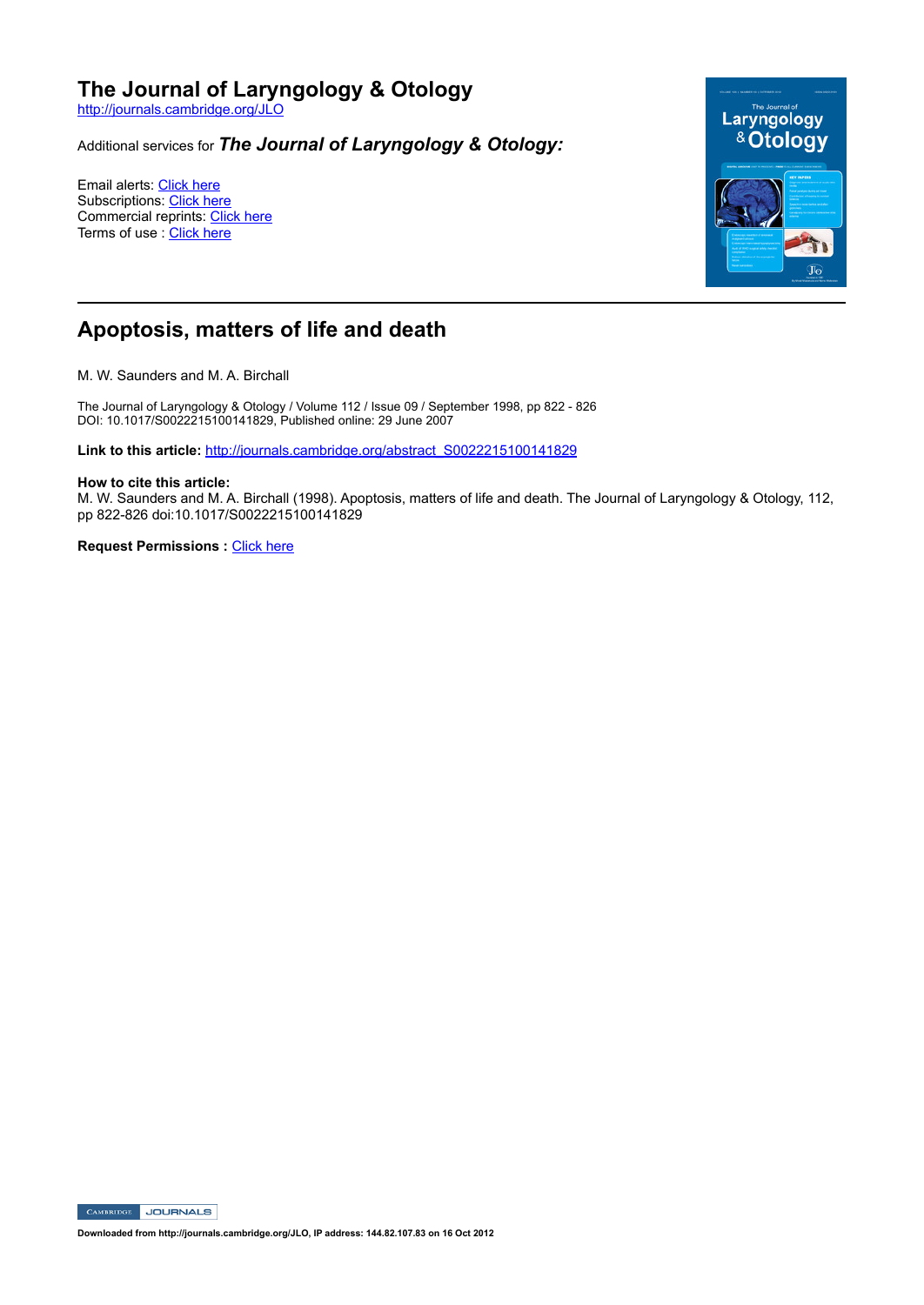# Molecular Biology Series Apoptosis, matters of life and death

M. W. SAUNDERS, F.R.C.S.\*t, M. A. BIRCHALL, F.R.C.S., M.D.f

### Introduction

#### *Cell death and apoptosis*

The number of cells in a population is regulated not only by the rate of cell division but also by the rate of cell loss. Although this seems a relatively straightforward concept it was not until programmed cell death (PCD or apoptosis) was described in 1972 by Kerr *et al.* (Kerr *et al.,* 1972; 1994) that it was generally appreciated that cell numbers and hence physiological and pathological processes may be affected by affecting the rate of cell loss as much as by cell division. In the last two decades the mechanisms and methods of induction of apoptosis have been the subject of enormous research interest, particularly the role of apoptotic mechanisms and their malfunction in carcinogenesis.

#### *Apoptosis and necrosis*

Necrotic cell death represents an uncontrolled destruction of the cell in response to an external stimulus resulting in cellular anoxia and eventual disruption of the plasma membrane with loss of cell contents. By comparison, apoptosis is a controlled active process which may be initiated from within the cell or in response to a variety of extra-cellular stimuli. Cellular components are systematically broken down without disruption of the cell membrane and the cell is divided up into membranebound apoptotic bodies which are then phagocytosed by neighbouring cells or macrophages. By avoiding release of intracellular matter, the intense peri-cellular inflammation associated with necrosis is avoided, and cells may be removed from populations

|                              | Apoptosis                                                                                                                                          | <b>Necrosis</b>                                                                                                          |  |
|------------------------------|----------------------------------------------------------------------------------------------------------------------------------------------------|--------------------------------------------------------------------------------------------------------------------------|--|
| Occurrence                   | As part of physiological or pathological<br>processes                                                                                              | Always pathological                                                                                                      |  |
| Initiating factors           | Range of extracellular and intracellular fac-<br>tors                                                                                              | As a direct result of injury and cellular anoxia                                                                         |  |
| Distribution                 | Isolated apoptotic cells scattered widely<br>throughout tissues                                                                                    | Occur in groups/whole areas of tissue                                                                                    |  |
| Mechanism                    | Active process – ATP dependent-regulated<br>mechanism                                                                                              | Passive loss of regulation                                                                                               |  |
| Cytoplasmic changes          | Cytoplasmic shrinkage<br>Blebbing of cell membrane into apoptotic<br><b>bodies</b><br>Many organelles preserved and bound into<br>apoptotic bodies | Swelling of cell membrane<br>Rupture of cell membrane with loss of<br>contents to extracellular space<br>Organelles lost |  |
| Nuclear changes              | Endonuclease activation, division of DNA<br>into <i>oligosomal</i> fragments                                                                       | Random digestion of DNA                                                                                                  |  |
|                              | Chromatin condenses into specific 'crescents'<br>visible on light microscopy                                                                       | Chromatin flocculates                                                                                                    |  |
| Effect on surrounding tissue | Little                                                                                                                                             | Intense inflammation                                                                                                     |  |

TABLE I SUMMARY OF DIFFERENCES BETWEEN APOPTOSIS AND NECROSIS

From the Departments of Otolaryngology, Great Ormond Street Hospital\*, London and University of Bristol, Southmead Hospital†, Bristol, U.K.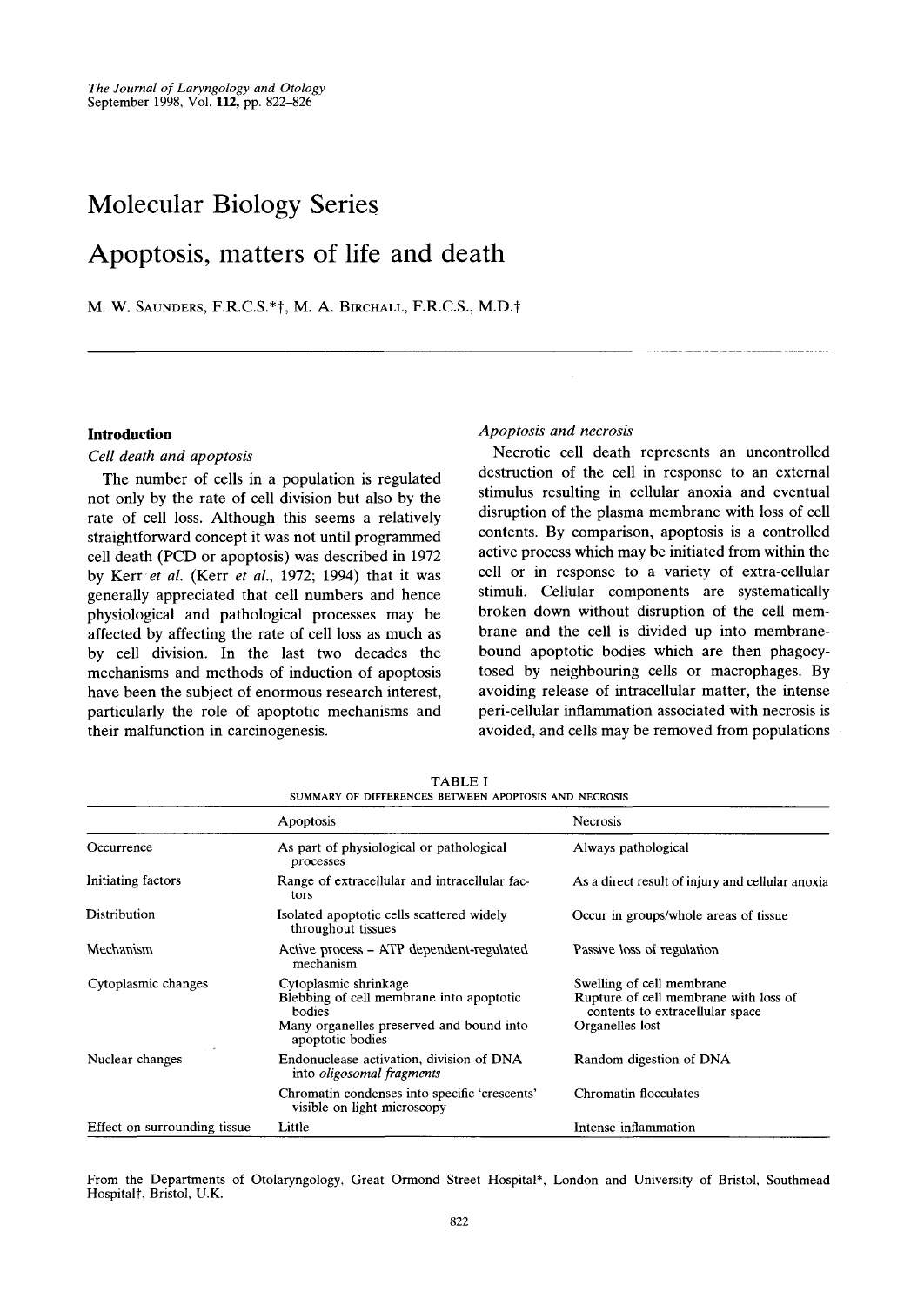without affecting adjacent tissue. The principal differences between apoptosis and necrosis are summarized in Table I.

#### *Induction of apoptosis*

It is a key feature of apoptosis that it may be triggered by intracellular stimuli and hence provides a means whereby a cell having recognized itself as irreparably damaged may destroy itself; this is termed 'deliberate cell suicide'. At the centre of this process is the nucleoprotein product of the *p53* gene which has been dubbed the 'guardian of the genome' (Lane, 1992). In response to DNA damage (e.g. by radiation or virus) p53 may lead to cell cycle arrest to allow damaged DNA to be repaired, and if repair is not possible, *p53* may initiate apoptosis, preventing the replication of abnormal genetic material. *p53* interacts with a complex family of other nucleoproteins (e.g. Bax, BCL-2 and  $p21$ ), the exact molecular mechanisms of apoptosis induction remain the subject of intense research activity. It follows that failure of normal *p53* function may lead to replication of cells with abnormal DNA and hence to malignant transformation. At least half of all malignant tumours are found to have abnormalities of the *p53* gene resulting in abnormal 'mutant' *p53* (Carson and Lois, 1995). Gene therapy for neoplasia relies on replacing mutant *p53* genes with normal or wild type genetic material to prevent further replication of abnormal DNA.

Extra-cellular influences on apoptosis are not necessarily dependent on  $p53$ . They include hormonal influences such as growth hormone withdrawal and the effects of drugs, notably chemotherapeutic agents for cancer *(vide infra).*

Dexamethasone induces apoptosis in thymocytes (Wyllie, 1980). and this is often used as a control in studies of programmed cell-death. Apoptosis is thought to be an important process in the reduction of inflammatory cell numbers and resolution of inflammatory processes (Haslett, 1992). In acute asthma treated with corticosteroids the induction of apoptotic cell death in eosinophils in sputum has been observed to accompany resolution of the acute attack (Woolley *et al.,* 1996). Cytokines such as GM-CSF and IL-5 which act as intercellular mes- sengers have been found to prevent apoptosis in eosinophils (Stern *et al.,* 1992) and production of these cytokines may be suppressed by steroids (Cox *et al.,* 1991). In addition, apoptosis is induced in the inflammatory layer of human nasal polyps by *in vitro* culture with dexamethasone (authors 1997, unpub-<br>lished data) and it is possible that this is one of the mechanisms by which corticosteroid treatment leads to regression of nasal polyps.

#### *Apoptosis in non-malignant disease*

Even in the developing embryo, apoptosis has a fundamental role to play in tissue differentiation and structural change. The re-absorption of interdigital webs *in utero* is a widely quoted example of this. Apoptosis has been demonstrated in the mouse inner ear at an early stage of normal development (Nishizaki *et al.,* 1998) and abnormalities of apopto- tic mechanisms may be implicated in the pathogenesis of cleft palate.<br>Although apoptosis research is commonly asso-

ciated with the study of cancer and cancer therapy, it is inevitable that such a fundamental biological process will be implicated in some way in the majority of human pathology.

Human disease may be associated with inhibition of normal apoptosis, or an abnormal rise in apoptotic tivity to normal cell death signals has been implicated in auto-immune disease (Mountz *et al.,* 1994). Viral infection may prevent cell suicide by the expression of gene products such as BCL-2 which mitigate against a cell's ability to induce apoptotic death: a cell with normally functioning apoptotic mechanisms might recognize the cellular and genetic damage associated with viral infection, but by preventing cell death from occurring, the virus keeps the cell alive long enough for viral replication to take place (Henderson *et al.,* 1991).

Abnormally elevated rates of cell death have been associated with degenerative diseases such as<br>Alzheimer's, heart failure and retinitis pigmentosa, in which specific gene mutations lead to apoptosis of photoreceptor cells. Loss of retinal cells may be predisposed to by up to three completely separate gene mutations.

There is particular interest in abnormal cell death in human immunodeficiency virus (HIV) infection and acquired immunodeficiency syndrome (AIDS) depletion of CD4 positive  $T$  cells that is a funda- mental part of this disease is caused by programmed cell death. Interestingly, it appears that infection with the HIV virus can also lead to apoptosis in non-<br>infected T lymphocytes by interference with cell surface signalling mechanisms.

Experimental evidence suggests that apoptotic cell death in the labyrinth is responsible for several forms of sensorineural deafness. Usami (Usami *et al.,* 1997) detected apoptosis in the cochlear hair cells of senescence accelerated mice, hair cell apoptosis has been detected after noise trauma (Nakagawa *et al.,* 1997) and aminoglycoside antibiotics have been shown to induce apoptosis in hair cells in experi- mental animals.

#### **Measurement and identification of apoptosis**

Identification of programmed cell death takes advantage of the highly characteristic biochemical and morphological changes that occur in the apoptotic cell. These are summarized in Table II. Some techniques are applicable only to single cell suspensions, others may be used to identify cell death in whole tissues such as sections of patho- logical specimens.

#### *Morphological identification*

Electron microscopy represents the most reliable method for qualitative identification, but to estimate the proportion of cells undergoing apoptosis in a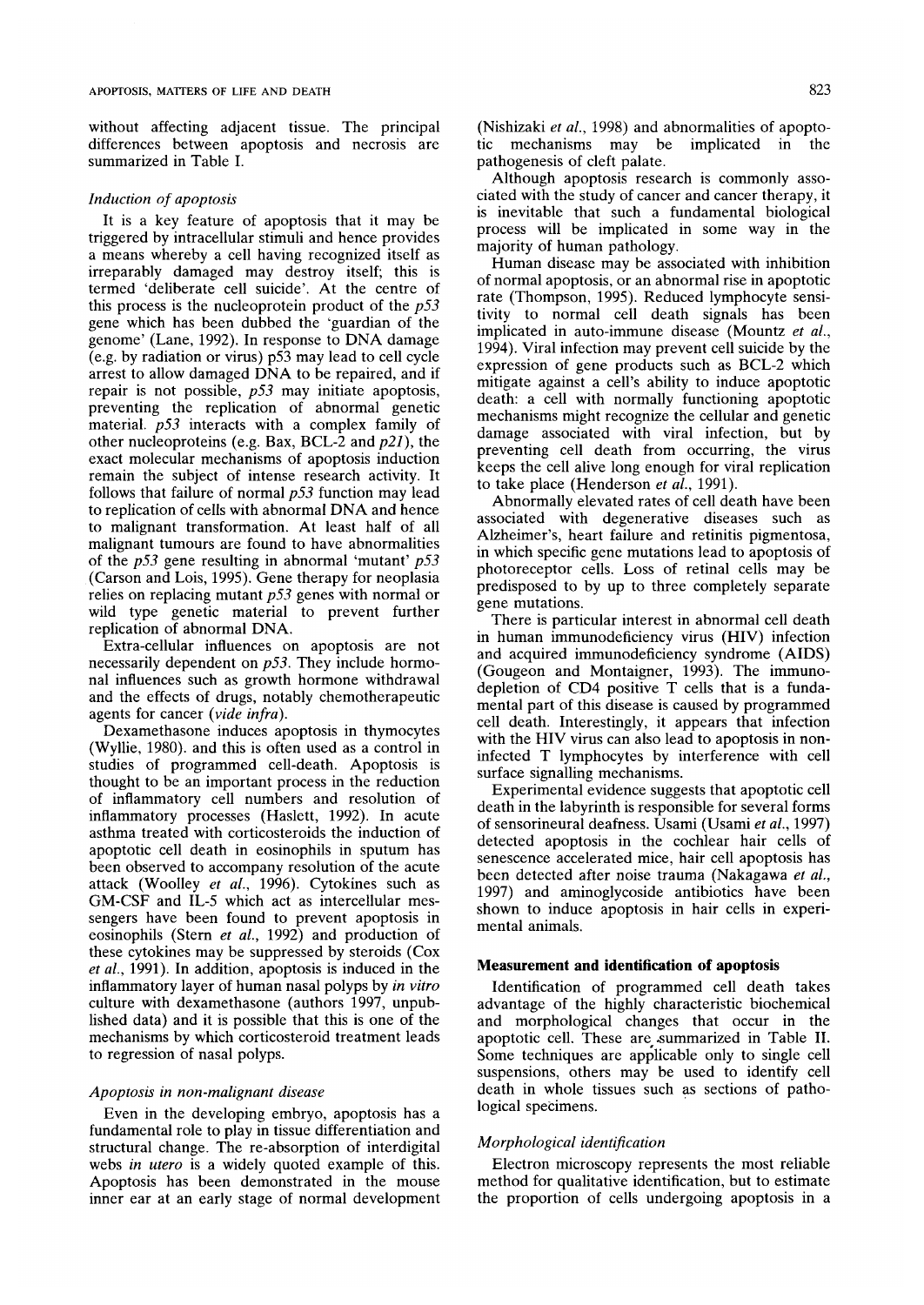|  | <b>TABLE II</b>                                     |  |  |
|--|-----------------------------------------------------|--|--|
|  | BIOCHEMICAL AND MORPHOLOGICAL FEATURES OF APOPTOSIS |  |  |

| Early/Biochemical Changes                                                                                                         | Applicable method of detection                                                                                                                                     |
|-----------------------------------------------------------------------------------------------------------------------------------|--------------------------------------------------------------------------------------------------------------------------------------------------------------------|
| Rise in intracellular calcium<br>Activation of endonuclease<br>DNA divided into 180 base pair fragments<br>(oligosomal fragments) | Flow cytometery, gel electrophoresis (single suspension)<br>End labelling of 3-OH termino of oligosomal<br>(fragments-ISEL/TUNEL (single cells or tissue sections) |
| Late/Nuclear Morphological Changes                                                                                                |                                                                                                                                                                    |
| Chromatin condenses                                                                                                               | Conventional histological stains (whole sections)                                                                                                                  |
| Nuclei pyknotic/small<br>hallmark 'crescents' visible in nucleus                                                                  | Electron microscopy (single cells and whole sections)                                                                                                              |
| Late/Cytoplasmic Morphological Changes                                                                                            |                                                                                                                                                                    |
| Cytoplasmic shrinkage away from neighbouring cells                                                                                | Conventional histological stains (whole sections)                                                                                                                  |
| Preservation of some organelles                                                                                                   | Electron microscopy (single cells and whole sections)                                                                                                              |
| Cell divides into membrane bound apoptotic bodies                                                                                 | Acridine orange staining (single cell suspension)                                                                                                                  |
| Phagocytosis by neighbouring cells/macrophages                                                                                    |                                                                                                                                                                    |

section it is necessary to use high magnification  $(\times 100)$  light microscopy with a variety of staining techniques. A disadvantage of morphological identification is that cells remain apparently normal to inspection some while after the nuclear biochemical events have started, so that biochemical techniques of identification allows a greater and more repre- sentative number of apoptotic cells to be identified.

#### *Biochemical identification*

After apoptosis is initiated, a calcium-dependent endonuclease splits cellular DNA into fragments of specific base pair length. These *oligosomal fragments* are a biochemical hallmark of apoptosis and may be identified by flow cytometry or by agarose gel electrophoresis where a characteristic 'DNA ladder' is obtained. These techniques are only possible with single cell suspension, however, it is possible to label the 3-OH terminal of the oligosomal fragment with a labelled nucleotide which is then identified by labelling with a secondary antibody. This *in situ* (ISEL) or *TdT mediated* (TUNEL) end-labelling may be used on sections of whole tissues to identify areas of apoptosis and is hence of more use in clinical research.

#### **Apoptosis in head and neck cancer**

# *Cancer cell death*

The biggest challenge in modern oncology is the removal of cancerous cells at the same time as maintaining the normal cell population. Cells may be lost from a tumour in three ways: necrosis, shedding or apoptosis. Whilst some strategies, such as tumour embolization, may induce necrosis, this is of neces-<br>sity a messy affair with local and systemic effects, and is not tumour-specific. Inducing abnormal epithelial cells to shed onto surfaces or into lumina where they may no longer cause harm is an attractive idea, but one unlikely to allow removal of any but the most superficial layers of cells (Rew, 1993). This leaves us with apoptosis, or programmed cell death. Even 'mitotic cell death', the title given to the cell arrest seen with radiotherapy and some forms of che- motherapy, ultimately, leads to apoptosis (Joiner, 1993), whilst this induction is more direct with most chemotherapy, such as cisplatinum. Hence, an understanding of apoptosis in head and neck cancer is vital to the development of more effective, and less toxic, therapies.

#### *Apoptosis in the development of cancer*

There is some evidence that apoptosis is disordered in pre-malignant tissues of the head and neck. As one progresses from normal, through dysplastic to frankly malignant oral epithelium, apoptosis fails to rise in proportion to mitosis (Birchall *et al.,* 1995) (Figure 1). There is also a topographic switching of mitosis and apoptosis in premalignant epithelium, with peak apoptosis moving more superficially and peak mitosis moving to the basal layer (Birchall *et al.,* 1996). These two events are likely to lead to a loss of normal policing of aberrant cells, particularly in the basal, putative stem-cell, layer where mutations are most likely to have an impact on the eventual development of invasive disease. The underlying molecular events presaging malignancy are unclear, but there appears to be a paradoxical fall in expression of *bcl-2,* a key gene in the cellular control of apoptosis, in premalignant and malignant epithelia of the head and neck (Birchall *et al,* 1997). The importance of pinning down the defects in apoptosis present in pre-malignant tissue lies in the



Apoptotic and mitotic indices for oral epithelium.<br>Apoptotic (AI) and Mitotic (MI) indices for oral epithelium.<br> $N = normal$ ,  $H = hyperplasia$ ,  $D = dysplasia$ ,  $C = invasive$  carcinoma.  $HN = normal$  tissue from people with hyperplasia,  $DN = normal$  tissue from people tissue from people with invasive carcinoma.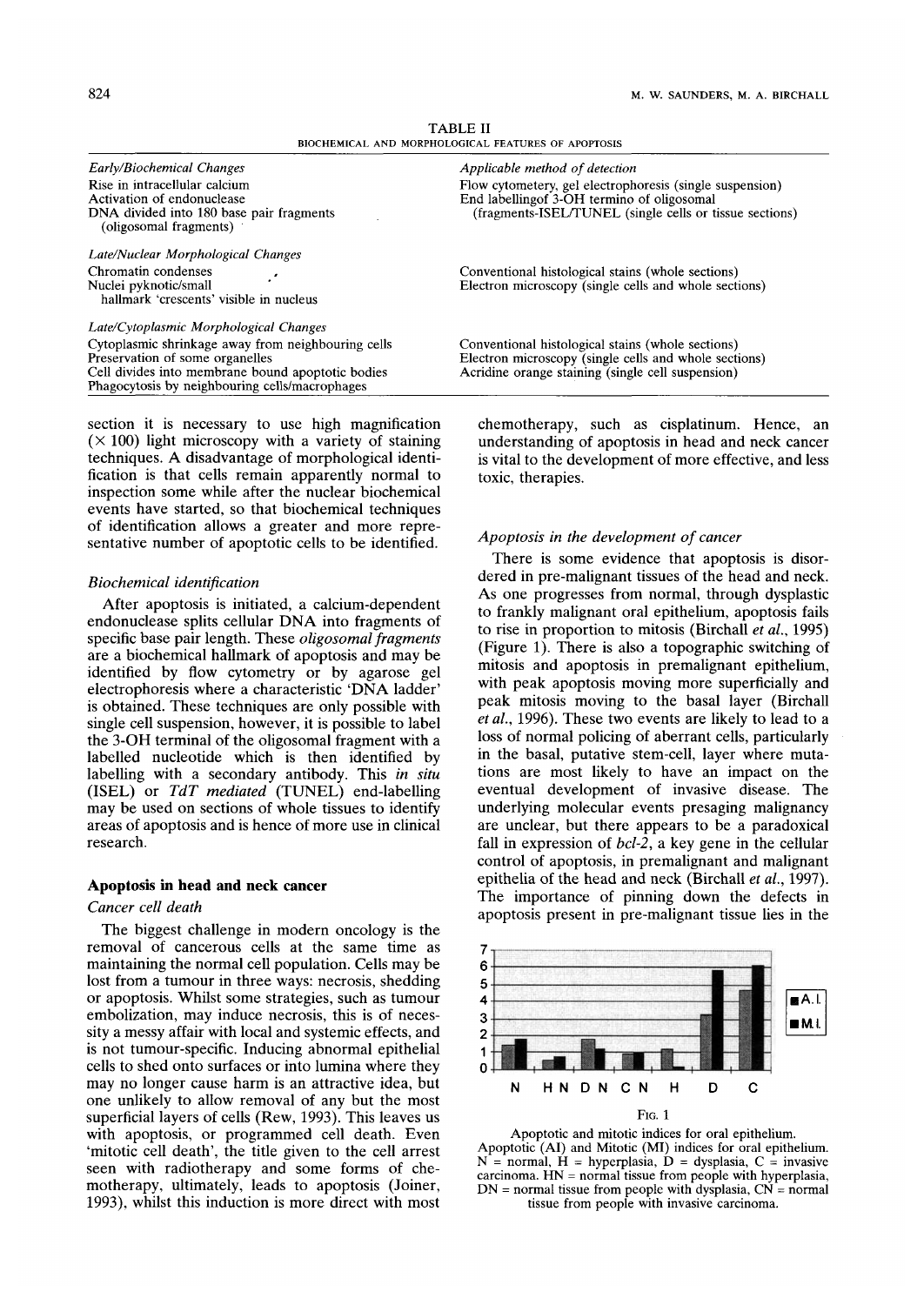development of effective strategies for preventing the occurrence of metachronous cancers, a particular problem in head and neck cancer (Jones *et al.,* 1995).

#### *Apoptosis in untreated tumours*

Studies of the difference between actual and potential doubling time of tumours  $(T_{pot})$  (Wilson, 1991), show that more than 90 per cent of active tumour cells must survive for only a brief time before dying, probably of apoptosis. The measurement of apoptosis in tumours *in vivo,* however, is far from straightforward. Direct counts of apoptotic cells in tumour sections give a reasonable intra-tumour variability, but there is a long learning curve and this process is very laborious, even with image- analysis. The use of end-labelling techniques (Wijsman *et al.,* 1993) to stain apoptotic cells has been questioned, and it has been demonstrated that, for head and neck cancer, it was a less accurate method than simple counts (Saunders, 1997, unpub-<br>lished data). Provided it is possible to verify light microscopic observations with electron microscope appearances this should remain the gold standard, and recent advances in histological techniques have simplified matters (Amal *et al.,* 1998). However, recent confirmation of impressive morphological diversity within programmed cell death, which has been hitherto described in terms of the stereotyped features seen in cells of lymphoid lineage threatens even this method of measurement (Amin and Bowen, 1997).

Another complication is the presence of tumour- infiltrating lymphocytes. These too may undergo apoptosis, and the differentiation between separate cell lines undergoing apoptosis can be difficult. In fact, this phenomenon is important in itself: squa- mous carcinoma can induce apoptosis in white cells, and this may be a potent means by which tumours escape the immune surveillance that might otherwise clean them out (O'Mahony *et al.,* 1993).

Measuring head and neck cancer cell line apopto- sis *in vitro* is a simpler matter, and is usually done in a number of ways in every experiment to increase validity. Typically, morphological counts will be performed along with tests of dye uptake (acridine orange) and DNA laddering (Sarraf and Bowen, 1986). However, even here, observations of more than one type of programmed cell death have recently been made on a tongue squamous cell carcinoma line (Amal A., personal communication). Each type of apoptosis may require different triggers and have separate sub-cellular mechanisms (Clarke, 1990). Thus, much work remains to be done to unravel the normal patterns of apoptosis in head and neck tumours, both at the cellular and sub-cellular levels, before we can begin to understand what makes a tumour cell kill itself, and therefore how we may persuade more to do so.

The control of apoptosis in squamous carcinoma cells is known to be disordered. The most consistent gene-alteration seen in head and neck cancer is that of the *p53* gene. Normally, this promotes apoptosis in response to various stimuli, and may be regarded

as the cellular 'policeman'. It is involved in a reciprocal arrangement with dimers of the *bcl-2* family, the resolution of which determines whether a cell commits suicide (Raff, 1992). Thus, an aberrant *p53* gene will tip the balance in the favour of cell survival, even in the presence of a disordered genome, with progression of cancer the likely result. There are many other genes and gene products involved in the apoptosis pathway, which is becom- ing increasingly complex. Many of them have identified abnormalities in head and neck cancer (Ogden *et al.,* 1992), and are therefore potential therapeutic targets.

#### *Apoptosis as a result of therapy*

Whenever we touch a tumour, be it with knives, radiation or drugs, we alter its biological behaviour.<br>Again, this may be measured in terms of an increase in  $T_{pot}$  (Wilson, 1991). Unfortunately, the result, for example after open biopsy or recurrence after radiotherapy, may be a more aggressive tumour. Conversely, however, the main mode of action of the main chemotherapeutic agents used against head and neck cancer seems to be via apoptosis, and it is likely that mitotic cell death after radiotherapy is ultimately along apoptotic pathways. Nonetheless, these strategies are blunderbuss ones, causing death (by apoptosis, necrosis, or simple excision) of many normal cells necessary for the maintenance of local and systemic functional integrity.

What is required is a better directed means of apoptosis-induction in tumour cells. A number of approaches to this are currently being explored, particularly via gene therapy. One strategy is to insert copies of normal *p53* into tumours where aberrant expression has been detected. This may be achieved using an adenovirus vector, and has been shown to cause regression of tumours *in vivo* (Clayman et al., 1996). However, the effects seem to be short-lived, and complete regression in man has not been seen. An alternative form of gene therapy is to try and stimulate local immune cells to recognize and kill tumour cells *in vitro* and then return them to the circulation. This is a reasonable route where one can identify a definite target antigen, such as that for EBV in EBV-related nasopharyngeal carcinoma, but is less practical for most squamous cancer (R. Hawkins, personal com-<br>munication). An alternative to gene therapy is the activation of tumour-cell receptors that initiate apoptosis, particularly via the growth factor recep-<br>tor-tyrosine kinase cascade. This is currently being pursued in a number of centres world-wide, with several agents in phase *I* 'trials in head and neck cancer patients (e.g. Bier *et al.,* 1995).

# **Conclusions**

Apoptosis and cell death is as fundamental a part of life as mitosis and cell division. It is a key process in development and also a way in which abnormal and effete cells can be removed from the host before they cause problems.